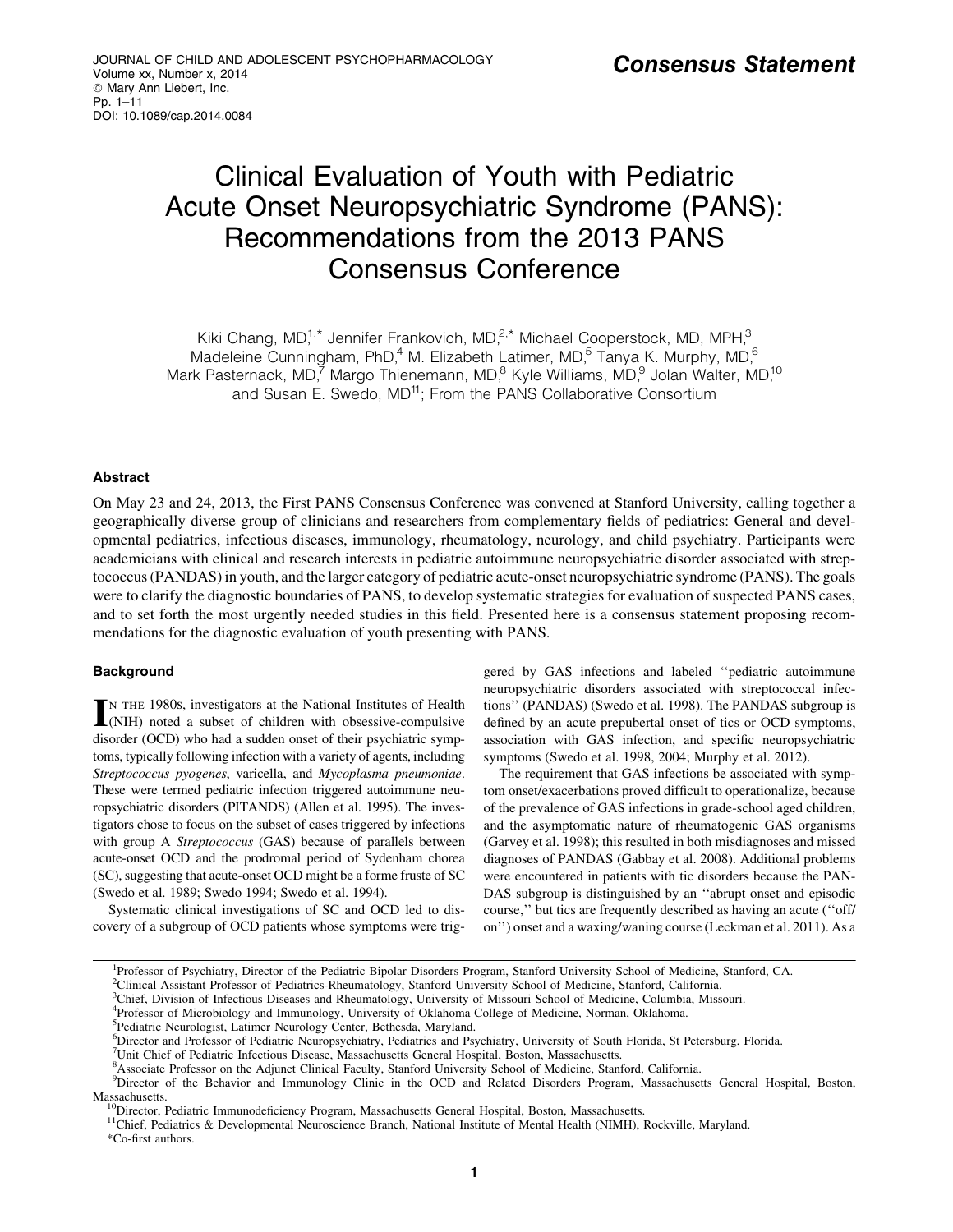result of the confusion surrounding the onset criteria, subsequent studies included youth likely to not meet criteria for PANDAS, and reported conflicting findings, making PANDAS an increasingly controversial diagnosis. Of greater concern, the criteria for PAN-DAS had been developed to define an etiologically homogeneous group of patients for research studies, and purposely excluded acute-onset cases not triggered by GAS infections, which inadvertently and unfortunately diverted attention from children with acute-onset OCD not related to GAS infections.

To address this, experts convened at the NIH in July 2010 and developed working criteria for pediatric acute-onset neuropsychiatric syndrome (PANS) (Swedo et al. 2012). Resulting PANS criteria describe a clinically distinct presentation, defined as follows.

- I. Abrupt, dramatic onset of obsessive-compulsive disorder or severely restricted food intake
- II. Concurrent presence of additional neuropsychiatric symptoms, (with similarly severe and acute onset), from at least two of the following seven categories:
	- 1. Anxiety
	- 2. Emotional lability and/or depression
	- 3. Irritability, aggression, and/or severely oppositional behaviors
	- 4. Behavioral (developmental) regression
	- 5. Deterioration in school performance (related to attentiondeficit/hyperactivity disorder [ADHD]-like symptoms, memory deficits, cognitive changes)
	- 6. Sensory or motor abnormalities
	- 7. Somatic signs and symptoms, including sleep disturbances, enuresis, or urinary frequency
- III. Symptoms are not better explained by a known neurologic or medical disorder, such as SC.

Many children with PANS are extremely ill, with extreme compulsions (licking shoes, barking), motor and phonic tics (whooping, wringing hands), behavioral regression, and terrifying episodes of extreme anxiety or aggression. The behavioral manifestations often prompt rapid referral to psychological or psychiatric services, but all patients should receive a full medical evaluation. It should be noted that PANS is a ''diagnosis of exclusion'' and that other known medical diseases must be ruled out before a diagnosis of PANS is assigned. By definition, the individual PANS symptoms overlap with a variety of psychiatric disorders, such as OCD, Tourette's syndrome, ADHD, depression, and bipolar disorder. However, the acuity of onset and simultaneous presentation of these symptoms differentiate PANS from these psychiatric conditions. The PANS diagnosis is, therefore, limited to cases with acute-onset symptoms in multiple domains. In some instances, children with PANS experience visual or auditory hallucinations; these cases deserve special note, as symptoms can appear identical to the psychotic symptoms seen in conditions such as schizophrenia, bipolar disorder, and lupus cerebritis. Again, because PANS is a diagnosis of exclusion, a comprehensive evaluation is needed to eliminate disorders presenting with similar neuropsychiatric symptoms. Here we provide consensus recommendations for the clinical and laboratory evaluation of youth with potential PANS. Treatment recommendations will be addressed in a future report.

# Diagnostic Evaluation

When PANS is suspected, it is important to obtain a comprehensive medical and psychiatric history and perform a thorough

#### Table 1. Overview of PANS Evaluation

- Family history
- Medical history and physical examination
- Psychiatric evaluation
- Infectious disease evaluation
- $\bullet$  Assessment of symptoms and history that points to need for further evaluation of immune dysregulation (autoimmune disease, inflammatory disease, immunodeficiency)
- Neurological assessment
- $\bullet$  Assessment of somatic symptoms, including possible sleep evaluation
- Genetic evaluation

PANS, pediatric acute-onset neuropsychiatric syndrome.

physical examination. Table 1 provides an overview of the evaluation that should be conducted by the treating physician(s). If findings warrant, then relevant specialists should be consulted. Table 2 provides an overview of the differential diagnosis for PANS, reflecting the need to assess multiple medical and psychiatric domains.

## Family history

The family history should include review of neurologic diseases, psychiatric disorders, autoimmune and autoinflammatory diseases, immunodeficiency syndromes, and frequent infections, including recurrent streptococcal pharyngitis (Table 3).

In one report, first-degree relatives of children with PANDAS were noted to have increased rates of OCD, tic disorders, and acute rheumatic fever, suggesting that children may have inherited a specific vulnerability to nonpyogenic poststreptococcal sequelae (Lougee et al. 2000). Maternal autoimmune diseases are also reported to be common among patients who meet criteria for PANDAS (Murphy 2010). It should be noted that neuropsychiatric disorders among siblings are particularly common and important to assess for as well. Psychiatric family history may provide important clues to genetic susceptibilities to OCD, anxiety, or mood disorders, ADHD, pervasive developmental disorder (PDD), and others. It should be noted that a positive psychiatric family history does not preclude considering a diagnosis of PANS. In fact, a National Institute for Mental Health (NIMH) study found a 10-fold increase in rates of OCD and tic disorders among first-degree relatives of PANDAS probands (Lougee et al. 2000).

### Medical history and physical examination

The medical history and physical examination should address not only the signs and symptoms characteristic of PANS (such as

## Table 2. Differential Diagnosis for Youth with PANS

- Obsessive compulsive disorder
- Anorexia nervosa
- Avoidant/restrictive food intake disorder (ARFID)
- Tourette syndrome
- $\bullet$ Transient tic disorder
- -Bipolar disorder
- $\bullet$ Sydenham chorea
- $\bullet$ Autoimmune encephalitis
- $\bullet$ Systemic autoimmune disease<sup>a</sup>
- Wilson's disease<sup>a</sup>

<sup>a</sup>Relatively rare conditions. PANS, pediatric acute-onset neuropsychiatric syndrome.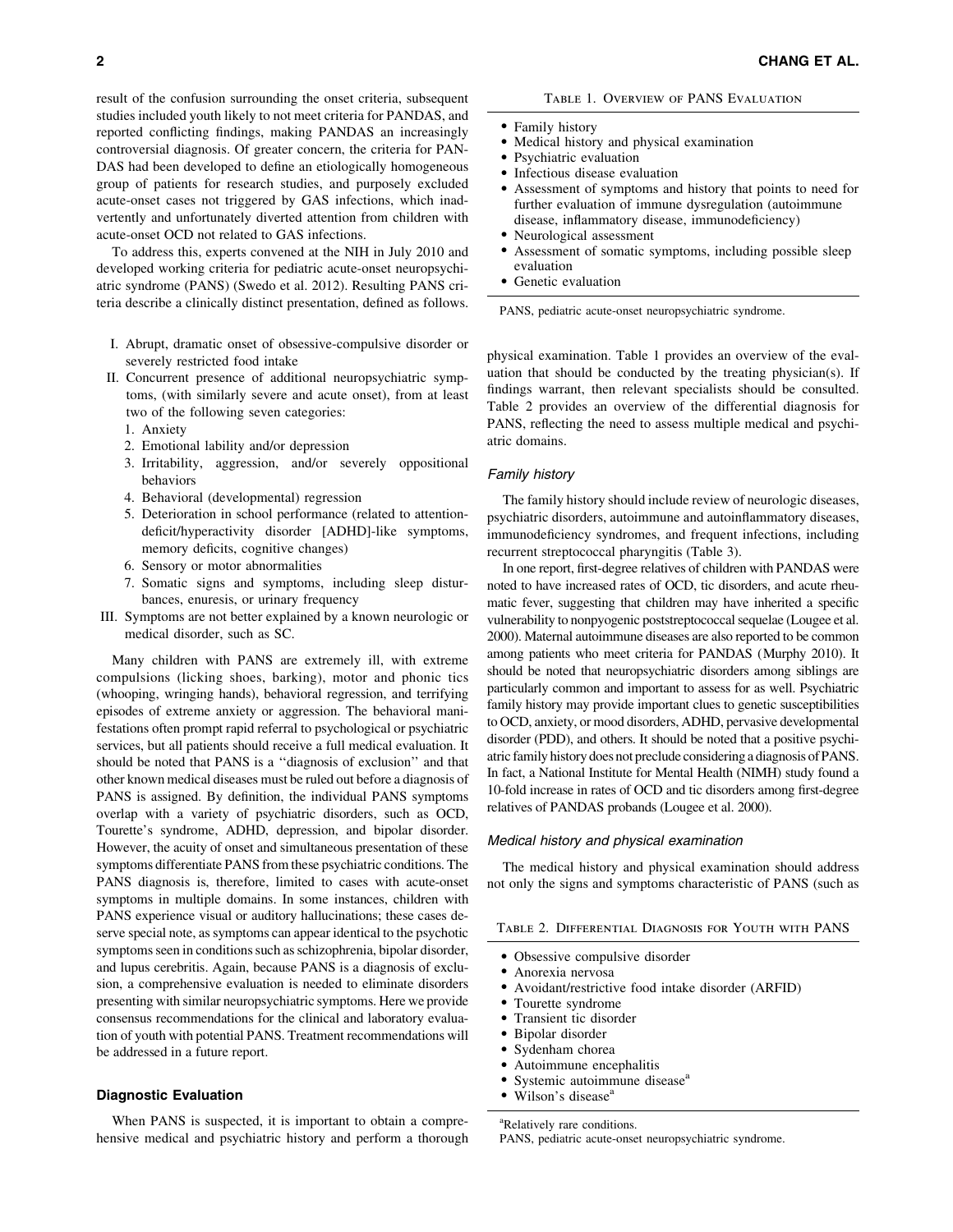## PANS CLINICAL EVALUATION CONSENSUS RECOMMENDATIONS  $\,$  3  $\,$

Table 3. Family History Assessment for Youth with PANS (Examples)

Neuro/Psychiatric

- Movement disorders: Tics, Tourette's syndrome, chorea
- Obsessive compulsive disorder, hoarding
- Anxiety, panic disorder, social phobia
- Eating disorder
- Alcoholism and other substance abuse or addiction problem
- Mood disorders: Depression, manic/depressive episodes/ bipolar disorder, rages, emotional lability
- Schizophrenia/psychotic disorders
- Autism/pervasive developmental disorder
- Attention-deficit/hyperactivity disorder (ADHD), learning
- disorders, intellectual disability
- Personality disorders

Autoimmune or autoinflammatory diseases

- Rheumatologic
	- <sup>o</sup> Rheumatic fever, heart valve replacement, Sydenham chorea
	- $\circ$  Juvenile idiopathic arthritis, rheumatoid arthritis
	- $\circ$  Spondyloarthritis, reactive arthritis, enthesitis
	- Connective tissue diseases including lupus, Sjögren's syndrome, scleroderma
	- Kawasaki's disease, Henoch–Schonlein purpura, other vasculitis
	- <sup>o</sup> Familial Mediterranean fever, other recurrent fever syndromes
- Endocrinologic
- o Thyroiditis, Addison's disease, Type 1 diabetes
- · Hematologic
	- $\circ$  Idiopathic thrombocytopenia purpura (ITP), hemolytic anemia
- $\circ$  Antiphospholipid (APL) antibody syndrome
- Neurologic
	- $\circ$  Guillain–Barré syndrome, transverse myelitis
	- $\circ$  Multiple sclerosis or neurolmyelitis optica (Devic's disease)
	- $\circ$  Acute disseminate encephalomyelitis (ADEM)
- $\circ$  Autoimmune encephalitis, brain vasculitis
- Gastroenterologic
	- $\circ$  Celiac disease
	- o Inflammatory bowel disease (Crohn's disease, ulcerative colitis)
- $\circ$  Irritable bowel syndrome, food intolerances (i.e. gluten, dairy)
- · Dermatologic
	- $\circ$  Alopecia, vitiligo, psoriasis

Recurrent infections and immunodeficiency syndromes

- Recurrent infections: sinusitis, tonsilitis (especially strep), pneumonia, skin infections (i.e. staph), other infections.
- Chronic granulomatous diseases (CGD), common variable immunodeficiency (CVID), other immunodeficiency syndromes

Idiopathic diseases

- Chronic fatigue syndrome, fibromyalgia, and other pain disorders

PANS, pediatric acute-onset neuropsychiatric syndrome.

sensory abnormalities or choreiform movements), but also clinical features of disorders that must be excluded (SC, lupus, and Wilson's disease, among others). Therefore, the comprehensive evaluation must be individualized according to the patient's presentation and past medical history. Review of the child's medical records can help construct a timeline of early behavioral problems and childhood illnesses. The infection history of parents and siblings is of particular interest, regarding both susceptibility to, and potential sources of, PANS/PANDAS related infections (especially GAS infections).

PANS-related abnormalities that might be present on physical examination include: Dehydration or emaciation secondary to restricted intake of fluids or food; sequelae of compulsive behaviors (e.g., red ring around the mouth from excessive lip-licking, chapped hands from excessive washing or irritation of the external genitalia from excessive wiping); motor and/or phonic tics; evidence of sinusitis, chronic otitis, tonsillitis, or pharyngitis; and/or signs of GAS infection (i.e., pharyngitis, anal or vulvar redness, skin lesions).

Most youth with PANDAS have fairly normal neurological findings, but the frequency of neurological findings in youth with PANS is not well established. Choreiform movements, defined as fine piano-playing movements of the fingers when the child has arms and hands extended and eyes closed (Swedo et al. 1998, Touwen 1979) can be seen in children with PANS, but if full chorea is noted, workup for SC, antiphospholipid syndrome (APLS), lupus, and basal ganglia encephalitis should be pursued.

In addition to documenting physical evidence of PANS symptoms, a comprehensive review of systems and physical examination can help to exclude other medical conditions. The following is a list of the most pertinent PANS findings, signs of relevant rheumatogenic strep infection (known to trigger PANDAS and SC), and findings that are suggestive of other related conditions.

- I. Constitutional symptoms (fevers, hair loss, weight loss, night sweats) that may indicate systemic autoimmune/ inflammatory disease, immunodeficiency, chronic infection, or thyroid disorder
- II. Skin: Scarlatiniform rash (scarlet fever), erythema marginatum (acute rheumatic fever), malar rash (lupus), petechiae (APLS), chronic urticarial rash (vasculitis, other), livido reticularis (polyarteritis nodosa and other rheumatologic disorders), perianal redness (perianal strep).
- III. Eyes: Dilated pupils or slow pupillary response to light examination (PANS and other neurological diseases), dark discoloration under eyes (allergies or chronic sinusitis), scleral injection (uveitis, episcleritis, or scleritis), or Kayser–Fleisher rings (Wilson's disease)
- IV. Ear, nose, and throat: Recurrent, recent, or current tonsillitis, rhinosinusitis (chronic nasal congestion, nasal or postnasal discharge, sinus pressure or tenderness), hoarseness, otitis media, swollen nasal turbinates or ''allergic salute'' sign, petechiae on palate (APLS or Group A beta-hemolytic streptococci [GABHS] infection), or ulcer on palate (lupus)
- V. Neck: Tymphadenopathy, thyromegaly, limited range of motion
- VI. Chest: Chest pain, cough, dyspnea signs, rales (infection, rheumatologic disease), tachycardia, murmur or click, prolonged PR on electrocardiogram (ECG) (acute rheumatic fever, infection, other inflammatory disorder)
- VII. Abdomen: Constipation, diarrhea, abdominal pain, abdominal tenderness, blood or mucous in stool, which may suggest underlying bowel disease
- VIII. Musculoskeletal: Pain, warmth, tenderness, redness, pseudoparalysis (arthritis and acute rheumatic fever), myofascial tenderness or tender points (fibromyalgia)
- IX. Neurological:
	- A. Cognition: PANS patients are frequently inattentive. If more severe impairment in cognition or memory is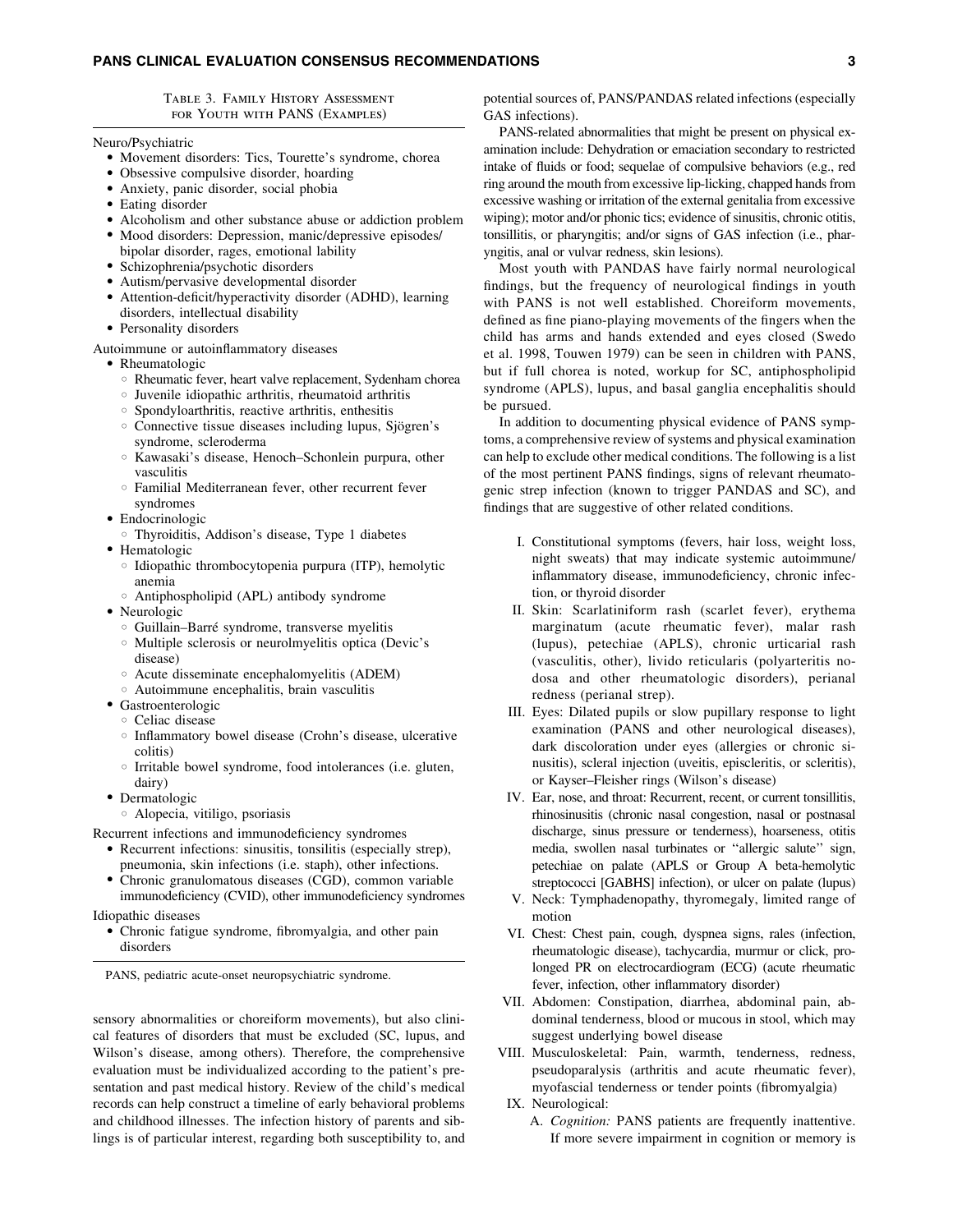present, one should consider evaluation for inflammatory brain disease/autoimmune encephalitis.

- B. Cranial nerves: These are typically normal in PANS patients.
- C. Strength: PANS patients typically have normal strength but may exhibit mildly reduced proximal muscle weakness and slouched posture.
- D. Fine motor skills: These can be normal or abnormal depending upon presence or absence of adventitious movements and developmental regression. Abnormalities may be elicited by having the child write, draw, or copy simple figures.
- E. Abnormal movements: Motor or phonic tics are common in patients with PANS. Choreiform movements (piano playing fingers) may be present. These movements can be elicited with a Romberg test in which the child stands with the hands outstretched and eyes closed for 60 seconds. Hand movements are considered abnormal in children > 8 years.
- F. Reflexes: These can be normal or minimally depressed in the acute phase of PANS/PANDAS.
- G. Cerebellar examination: This is normal in patients with PANS.
- H. Gait: This is normal in patients with PANS unless compulsions or tics interrupt gait. Chorea may be elicited by stressed-gait evaluations and should prompt evaluation for SC.

Other positive neurological signs should be followed up with the appropriate tests or referral to a neurologist.

#### Psychiatric evaluation

A comprehensive psychiatric evaluation is important in order to understand the full range of psychiatric symptomatology, psychiatric history, developmental history, response to previous or current psychotropic medications, and response to past or current psychotherapy. Ideally, a child with PANS should be evaluated by an experienced child psychiatrist or psychologist. At minimum, however, primary care evaluation should include the full range of psychiatric and behavioral symptoms associated with PANS, including not only OCD and eating disorders, but also emotional lability, mood disorders, ADHD, anxiety disorders, tic disorders, psychosis, and neurodevelopmental disorders including autism spectrum disorder.

A structured diagnostic interview such as the Kiddie Schedule for Affective Disorders and Schizophrenia-Present and Lifetime (KSADS-PL) (Kaufman et al. 1997) may be useful, although these instruments were designed for research purposes and may be too cumbersome for clinical practice. If a structured interview is not used, it is particularly important to explore areas of potential embarrassment or sensitivity, including sexual or violent images and impulses, as these are common among patients with PANS (Frankovich et al. 2015a, in press). Self-injurious thoughts and behaviors also occur frequently and can be particularly worrisome in children with developmental regression and increased impulsivity. For example, children with PANS have made attempts at jumping out of a moving car or a second story window (Murphy et al. 2014).

### Mental status examination

During an acute PANS episode, the child may appear hyperalert, unsmiling, anxious, and in the ''fight or flight'' mode. Parents may report that their child has a ''terror-stricken look,'' although this is often present only in the first few days of illness. Memory impairments appear to be part of the PANS syndrome. Children often cannot recall details of their symptoms or their impact on functioning. Emotional lability (emotional incontinence) is a hallmark symptom of PANS and is characterized by involuntary and often uncontrollable episodes of crying or laughing that are often mood incongruent (i.e. a patient might laugh uncontrollably when angry or frustrated). Depression is also common, particularly during the later stages of the illness, so that the child may present with a flat or depressed affect. Agitation, irritability, aggression, and temper tantrums/rage episodes are also common. Speech is often affected, with a variety of notable observations, including ''baby talk'' secondary to developmental regression, a paucity of speech, (selective) mutism, or new onset of stuttering. Severe impulsivity and compulsive behavior may be present. Insight may be limited.

However, children with PANS will often willingly acknowledge the OCD thoughts once they are reassured that they will not have to reveal their content. Children may experience auditory or visual hallucinations, as well as violent imagery, and suicidal or homicidal ideation. These experiences should be assessed specifically. Children with PANS are often highly aware of their unwanted thoughts and actions, and may be embarrassed by them and apologetic afterward.

### General laboratory studies

All patients meeting PANS criteria should have the following:

- Complete blood cell count with manual differential
- Erythrocyte sedimentation rate (ESR) and C-reactive protein (CRP)
- Comprehensive metabolic panel
- Urinalysis (to assess hydration) and to rule out inflammation for children with urinary complaints; clean-catch urine culture for those with pyuria
- Throat culture, anti-streptolysin O (ASO) and anti-DNAse B

The following laboratory tests should also be considered.

- If there are elevated inflammatory markers, fatigue, rashes, or joint pain, antinuclear antibody (ANA) or fluorescent antinuclear antibody (FANA) should be obtained; if ANA is elevated proceed with lupus workup.
- Antiphospholipid antibody work up should only be pursued if the patient has chorea, petechiae, migraines, stroke, thrombosis, thrombocytopenia, or levido rash. Workup includes: anticardiolipin antibody, dilute Russell's viper venom time (dRVVT),  $\beta$  2-glycoprotein I antibodies.
- If abnormal liver function tests or Kayser–Fleisher rings are present, there is a need to evaluate for Wilson's disease with ceruloplasmin and 24 urine copper tests.

## Infectious disease evaluation

PANDAS. The diagnosis of PANDAS is based on evidence of recent or current streptococcal infection with onset or acute exacerbations. Streptococcal pharyngitis is confirmed with a properly performed throat culture or rapid antigen test. Rapid antigen tests are insufficiently sensitive; therefore, follow-up culture is required if the test is negative. Culture-proven GAS infection may also be documented at other symptomatic (to distinguish from asymptomatic sites in General laboratory studies section) sites, including the nasal cavity, skin and skin structure, and perianal or vaginal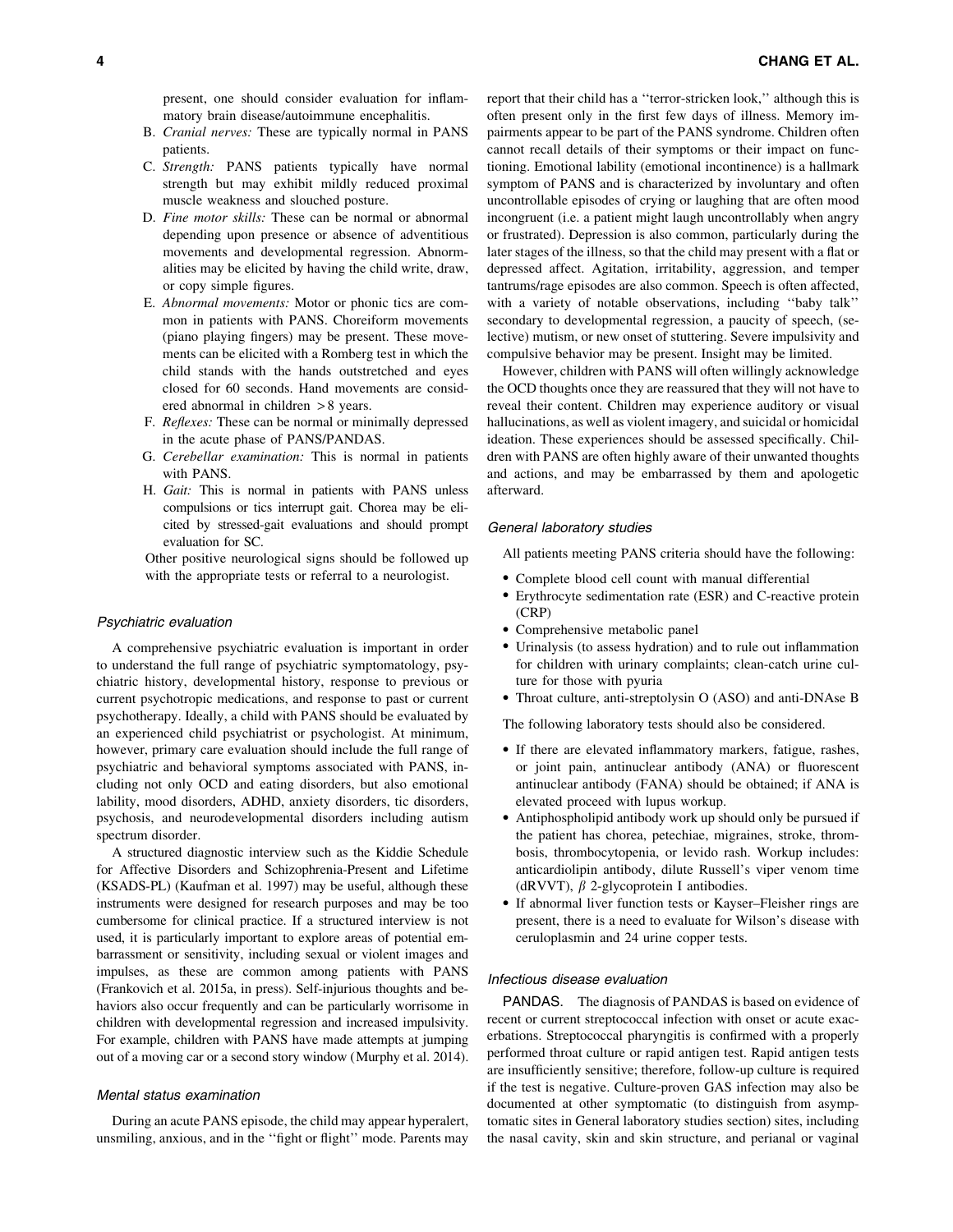## PANS CLINICAL EVALUATION CONSENSUS RECOMMENDATIONS 5

areas. Perianal streptococcal infection may accompany onset or exacerbation of neuropsychiatric symptoms (Toufexis et al. 2014). A history of scarlatiniform rash, impetigo, and perianal or vulvar dermatitis, or deep tissue GAS infection during the preceding 6 months should also be obtained. Culture of nasal secretions is advised, as a small fraction of sinusitis is caused by GAS (Cherry et al. 2014). Serologic diagnosis of recent GAS infection can be made reliably by demonstrating a  $0.2 \log_{10}$  rise (a 58% increase) in either ASO or ADB, ordinarily obtained 4–8 weeks apart, although only 62% of new GAS acquisitions were followed by such a rise ( Johnson et al. 2010). A single high titer, rather than serial acute and convalescent titers, is not diagnostically reliable, but may be considered contributory if levels exceed twofold  $(0.3 \log_{10})$  above the laboratory's stated upper limit of normal, because these higher levels are uncommon in children without recent streptococcal infection.

Asymptomatic acquisition of GAS can initiate a rise in ASO or ADB ( Johnson et al. 2010). It is not established whether such acquisition can initiate PANDAS in the absence of antimicrobial treatment, although analogous experience with rheumatic fever (Murphy et al. 2007) and our anecdotal experience support this potential.

Children with PANDAS, their family members, and other close contacts should be vigilantly observed for symptoms of pharyngitis and other streptococcal infections, with prompt clinical assessment and diagnostic testing when appropriate.

PANS. Most instances of PANS are suspected to be postinfectious in origin, although no single microbe other than GAS has yet been consistently associated with the onset of PANS. Therefore, a detailed review and documentation of associated febrile and nonfebrile infectious illnesses, including signs and symptoms and diagnostic testing, is advised. The most commonly observed antecedent infection seems to be upper respiratory infection, including rhinosinusitis, pharyngitis, or bronchitis. It is not yet clear if any one of those three presentations is more likely than the others to be associated with the initiation of PANS.

Mycoplasma pneumoniae has been associated with a number of postinfectious neurologic disorders (Muller et al. 2004; Walter et al. 2008), including a serologically diagnosed case closely resembling PANS (Ercan et al. 2008). It has also been documented anecdotally in a few cases by our group, and is therefore strongly suspected of being a stimulus for PANS. Because this organism is both persistent and treatable, the diagnosis may be pursued when a child with PANS or a family member has a history of cough, particularly cough lasting 1 week or more, with up to  $\geq$  4 weeks between cases (American Academy of Pediatrics 2012). M. pneumoniae causes pharyngitis and tracheobronchitis more often than pneumonia, although it is unusual in rhinosinusitis. Both serologic testing and polymerase chain reaction (PCR) are commercially available. Like streptococcal serology, serologic diagnosis of M. pneumoniae is most accurate when rising titers are demonstrated in serial sera. Antibodies peak in 3–6 weeks. Single titer immunoglobulin (Ig)M serology, usually available as an enzyme immunoassay, is convenient, but subject to both false positives and false negatives. PCR is highly sensitive, and can be performed on sputum or a throat swab. It is most sensitive during the first 3 weeks of illness, but may also detect a carrier state for prolonged periods. A combination of both PCR for early diagnosis, and serology for later diagnosis, may, therefore, have the highest diagnostic yield (Waites et al. 2008). Both tests may be positive in children without apparent symptoms. It is not known whether asymptomatic colonization alone is sufficient to initiate PANS.

Influenza is associated with a number of PANS cases associated with well-documented acute influenza, including influenza H1N1. A characteristic syndrome in the patient or family member during a recognized epidemic period may be considered presumptive evidence of this disease; rapid testing during the acute illness is only  $\sim$  75% sensitive, whereas PCR testing is > 90% sensitive for detection of this disease.

Epstein Barr virus infection has been reported to precede various neuropsychological disorders (Caruso et al. 2000). We have observed several children with an acute neuropsychiatric disorder associated with serologically diagnosed Epstein Barr virus infection. These examples seem to be somewhat more complex than typical cases of PANS.

Borrelia burgdorferi (Lyme disease) is under suspicion because it has been associated with a wide range of postinfectious neuropsychiatric disorders, including a small number of cases with obsessivecompulsive disorder (Fallon et al. 1998). However no known cases of post-Lyme disease PANS have been noted. Diagnostic testing for Lyme disease, according to guidelines of the Centers for Disease Control (Centers for Disease Control and Prevention 2011) may be considered for children with PANS who: 1) Have a history of an illness compatible with prior clinical Lyme disease, and 2) live in regions in which the presence of Lyme disease is established. In the United States, this is almost exclusively limited to the six New England states, New York, New Jersey, Pennsylvania, Maryland, Virginia, Minnesota, and Wisconsin. Focal regions are also found in North Dakota, Iowa, Indiana, West Virginia, Illinois, and California (Centers for Disease Control and Prevention 2013).

As for other infectious disorders, we have anecdotally documented a few instances of herpes simplex infection and varicella related to PANS onset or flares. We believe that numerous other infectious agents, particularly those with characteristically prolonged colonization, have the potential to activate PANS as well. Appropriate documentation of such infections is warranted whenever suggested clinically.

## Evaluation for autoimmune and autoinflammatory diseases

Neuropsychiatric symptoms can be caused by autoimmune encephalitis, systemic autoimmune disease, and other inflammatory diseases. Therefore, it is important to consider these etiologies. However, workup for these conditions should be done in a thoughtful manner, and only pursued if relevant symptoms are present. False positive antibody tests are common, and are meaningless if criteria for a clinical syndrome are not met. The identification of antibodies in patients can be very distressing for families, because the concept of false positivity can be difficult for a layperson to understand, especially where there is a severely ill child.

The diagnostic guidelines and indications for workup of autoimmune encephalitis are broad, and not within the scope of this article to discuss, but these conditions should be considered in cases in which one of the following symptoms is prominent: 1) Delirium, psychosis, and/or diffuse encephalopathy; 2) pervasive cognitive decline; 3) persistent memory impairment; 4) pervasive behavior deterioration; 5) seizures; and 6) movement abnormality not consistent with tics. The evaluation for autoimmune encephalitis includes neuroimaging, electroencephalogram (EEG), neuronal antibody testing (e.g., N-Methyl-D-aspartate [NMDA] receptor antibodies, voltage gated potassium channel antibodies) in serum and cerebrospinal fluid (CSF), thyroid antibodies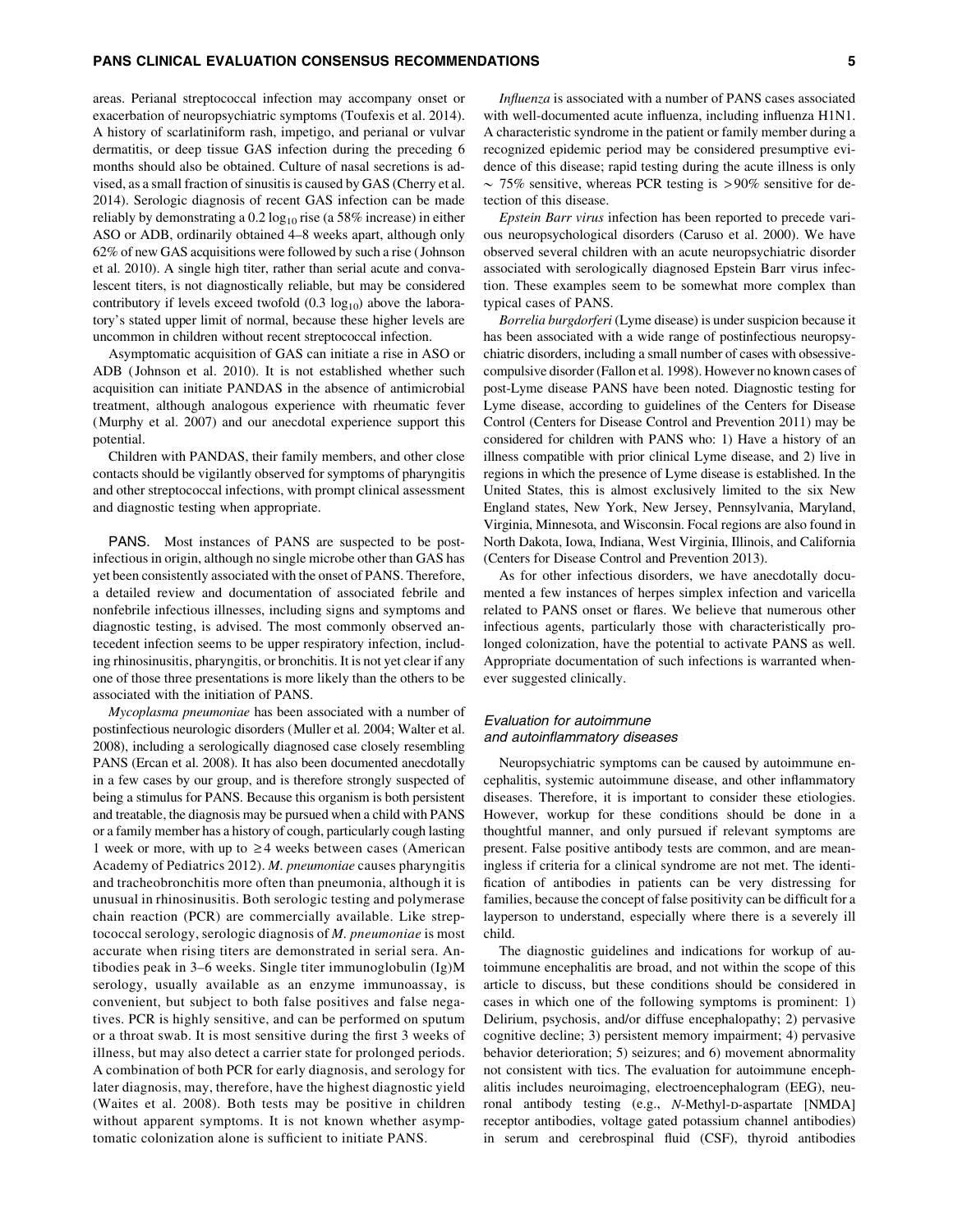|                                                                                                                                                                                                                                                                              |                                                                                                                                                                                                                                                                                                                | TABLE 4. DIFFERENTIAL DIAGNOSIS OF PAIN: THE FOLLOWING CONDITIONS/DISEASES SHOULD BE CONSIDERED IN THE DIFFERENTIAL DIAGNOSIS OF MUSCULOSKELETAL PAIN<br>and Abdominal Pain in Pattent's with PANS. Pursue Workup of These Conditions if Relevant Signs and Symptoms Are Present                                                                                                                                           |                                                                                                                                                                                                                                                                                                                                        |                                                                                                                                                                                                                                                                                                                                                           |                                                                                                                                                                                                                                                                                                                                                                        |
|------------------------------------------------------------------------------------------------------------------------------------------------------------------------------------------------------------------------------------------------------------------------------|----------------------------------------------------------------------------------------------------------------------------------------------------------------------------------------------------------------------------------------------------------------------------------------------------------------|----------------------------------------------------------------------------------------------------------------------------------------------------------------------------------------------------------------------------------------------------------------------------------------------------------------------------------------------------------------------------------------------------------------------------|----------------------------------------------------------------------------------------------------------------------------------------------------------------------------------------------------------------------------------------------------------------------------------------------------------------------------------------|-----------------------------------------------------------------------------------------------------------------------------------------------------------------------------------------------------------------------------------------------------------------------------------------------------------------------------------------------------------|------------------------------------------------------------------------------------------------------------------------------------------------------------------------------------------------------------------------------------------------------------------------------------------------------------------------------------------------------------------------|
| Condition/disease                                                                                                                                                                                                                                                            | Description of pain                                                                                                                                                                                                                                                                                            | symptoms to consider<br>Important comorbid                                                                                                                                                                                                                                                                                                                                                                                 | Physical examination                                                                                                                                                                                                                                                                                                                   | Objective data to help<br>confirm diagnosis                                                                                                                                                                                                                                                                                                               | What to do                                                                                                                                                                                                                                                                                                                                                             |
| neurovascular dystrophy,<br>Pain processing disorder<br>(reflex sympathetic<br>dystrophy, reflex<br>fibromyalgia)                                                                                                                                                            | Musculoskeletal pain often<br>physical examiantion<br>out of proportion to<br>findings                                                                                                                                                                                                                         | temporomandibular joint<br>Sensory amplification and<br>photophobia, disrupted<br>problems (hyperacusis,<br>sensory integration<br>taste/smell, vision<br>Waking unrefreshed<br>Sleep dysfunction<br>Abdominal pain<br>(TMJ) pain<br>Headaches/<br>changes)                                                                                                                                                                | Diffuse tenderness/pain and<br>Fibromyalgia tender points<br>and trigger points<br>hypersensitivities                                                                                                                                                                                                                                  | None                                                                                                                                                                                                                                                                                                                                                      | Cognitive behavioral therapy<br>Referral to pain medicine<br>Amitriptyline (5-10 mg<br>before bed)<br>Biofeedback<br>specialist<br>Gabapentin                                                                                                                                                                                                                          |
| Acute rheumatic fever                                                                                                                                                                                                                                                        | (NSAIDS), then history of<br>Migratory arthritis of large<br>Joint pain is often out of<br>proportion to physical<br>joints. If patient took<br>examination findings<br>inflammatory drugs<br>nonsteroidal anti-<br>predominates.<br>monoarthritis                                                             | prominent after a hot bath)<br>with serpiginous borders,<br>nonpruritic, annular rash<br>(evanescent faintly red,<br>typically involving the<br>Sydenham's chorea (SC)<br>trunk, which is more<br>Erythema marginatum<br>Carditis                                                                                                                                                                                          | joint (as this is transient, it<br>Pseudoparalysis of affected<br><b>be</b><br>Tachycardia and/or heart<br>murmur may indicate<br>examination but may<br>Joint effusions are rare.<br>may not be seen on<br>elicited in history).<br>carditis.                                                                                         | erythrocyte sedimentation<br>normal or small effusion<br>(tachycardia, prolonged<br>DNAseB are all highly<br>At time of carditis, rash,<br>streptolysin O (ASO),<br>arthritis (but not SC)<br>Joint imaging typically<br>rate (ESR), anti-<br>Electrocardiogram<br>can be seen.<br>elevated.<br>PR)                                                       | determination of antibiotic<br>Refer back to PMD and/or<br>if patient has pathologic<br>pediatric rheumatologist<br>for full work up and<br>Order echocardiogram<br>heart murnur.<br>prophylaxis.                                                                                                                                                                      |
| reactive arthritis, psoriatic<br>Arthritis can also be seen in<br>enthesitis-related arthritis,<br>Juvenile arthritis (including<br>lupus, mixed connective<br>arthritis, and idiopathic<br>spondyloarthropathy,<br>Sjögren's syndrome.<br>tissue disease, and<br>arthritis) | and/or back $-$ worse in the<br>Finger pain and stiffness with<br>feet, heels, buttocks, neck,<br>more joints including the<br>Pain and stiffness in one or<br>positions, may get better<br>TMJ pain with chewing<br>prolonged stationary<br>with movement and<br>morning and with<br><b>NSAIDS</b><br>writing | Red painful eye may indicate<br>Asymptomatic uveitis/iritis<br>is common in patients with<br>Quadriceps muscle weakness<br>arthritis (swelling may not<br>TMJ pain may indicate pain<br>Psoriasis would indicate dry<br>will present with blurry<br>processing disorder or<br>spondyloarthropathy.<br>acute (symptomatic)<br>destructive arthritis<br>of TMJ joint.<br>apparent).<br>uveitis/iritis.<br>vision only.<br>ತಿ | sites, sacroiliac [SI] joints).<br>Tenderness at insertion sites<br>of tendons and ligaments<br>tendon, patellar insertion<br>Psoriasis (look behind ears,<br>plantar fascia, Achilles<br>limited range of motion<br>including neck and low<br>back (forward bending)<br>Warmth, swelling, and/or<br>umbilicus, intergluteal<br>clett) | Radiographs show damage in<br>(CRP) are elevated in some<br>available) or MRI to look<br>ESR and C-reactive protein<br>arthritis. Osteopenia and<br>sclerosis can be present<br>before erosive changes<br>cases of long-standing<br>arthritis or destructive<br>for evidence of active<br>Ultrasound (if expertise<br>inflammation.<br>patients.<br>seen. | rheumatologist for formal<br>examnation, and imaging,<br>physical examination and<br>interpretation of physical<br>diagnostic or are used to<br>and to order blood work<br>laboratory tests that are<br>arthritis. There are no<br>Diagnosis is based on<br>"screen" for arthritis.<br>for categorization of<br>evaluation including<br>Refer to pediatric<br>imaging. |
|                                                                                                                                                                                                                                                                              |                                                                                                                                                                                                                                                                                                                |                                                                                                                                                                                                                                                                                                                                                                                                                            |                                                                                                                                                                                                                                                                                                                                        |                                                                                                                                                                                                                                                                                                                                                           | (continued)                                                                                                                                                                                                                                                                                                                                                            |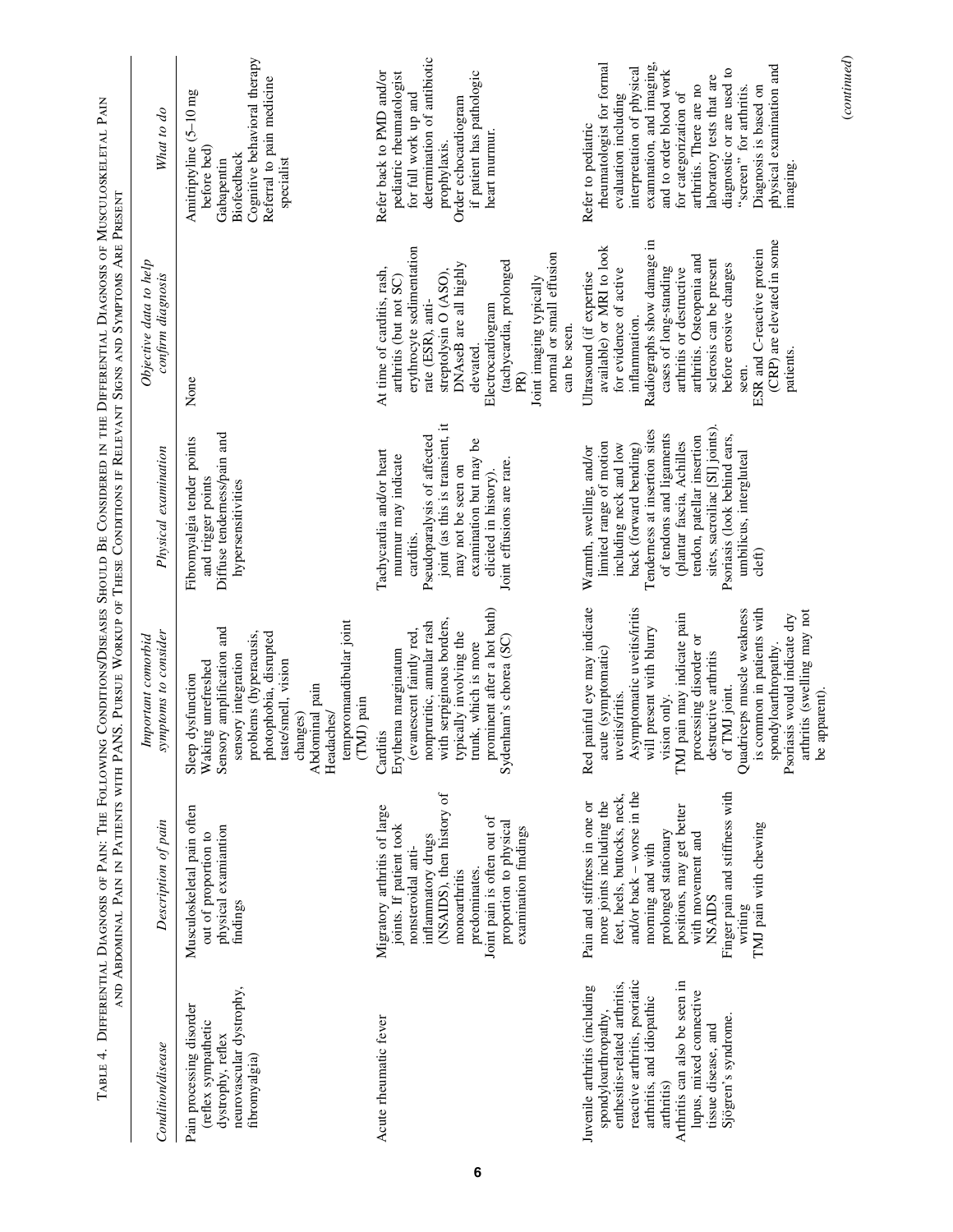| Condition/disease                                    | Description of pain                                                                                          | symptoms to consider<br>Important comorbid                                                                                                                                                                                                                                                                                | Physical examination                    | Objective data to help<br>confirm diagnosis                                                 | What to do                                            |
|------------------------------------------------------|--------------------------------------------------------------------------------------------------------------|---------------------------------------------------------------------------------------------------------------------------------------------------------------------------------------------------------------------------------------------------------------------------------------------------------------------------|-----------------------------------------|---------------------------------------------------------------------------------------------|-------------------------------------------------------|
| Celiac disease or abdominal                          | Recurrent abdominal pain,                                                                                    | Patients with neck, back, and<br>buttock pain may also have<br>bdominal symptoms and/<br>bdominal examination.<br>or tenderness with<br>Sideropenic anemia,<br>ಹ                                                                                                                                                          | Abdominal tenderness and/or             | Elevated tissue                                                                             | Refer to gastroenterologist                           |
| bowel disease                                        | gaseousness (burping,<br>flatulence), diarrhea,<br>growth impairment                                         | Thyroiditis, type 1 diabetes,<br>problems (afferent ataxia,<br>myelitis, stance and gait<br>hepatic steatosis, dental<br>vestibular dysfunction,<br>enthesitis, fatigue and<br>osteopenia, alopecia,<br>arthralgias, arthritis,<br>migraines, seizures,<br>cognitive blunting,<br>enamel hypoplasia<br>cerebellar ataxia) | Dermatitis herpetiformis<br>distension. | Small bowel biopsy shows<br>transglutaminase<br>villous blunting.<br>antibodies             | for formal evaluation.                                |
| Inflammatory bowel disease<br>$\widehat{\mathbb{B}}$ | constipation, mucus or<br>blood in stool, growth<br>tenderness, diarrhea,<br>Abdominal pain or<br>impairment | Enthesitis (knees, heels, feet)<br>Back, neck, or buttock pain.<br>Anemia<br>Arthralgias or arthritis                                                                                                                                                                                                                     | Abdominal tenderness<br>Rectal tags     | pathology) can all show<br>Barium studies, CT, MRI,<br>and endoscopy (with<br>signs of IBD. | Refer to gastroenterologist<br>for formal evaluation. |
|                                                      |                                                                                                              |                                                                                                                                                                                                                                                                                                                           |                                         |                                                                                             |                                                       |

PANS, pediatric acute-onset neuropsychiatric syndrome. PANS, pediatric acute-onset neuropsychiatric syndrome.

TABLE 4. (CONTINUED) Table 4. (Continued)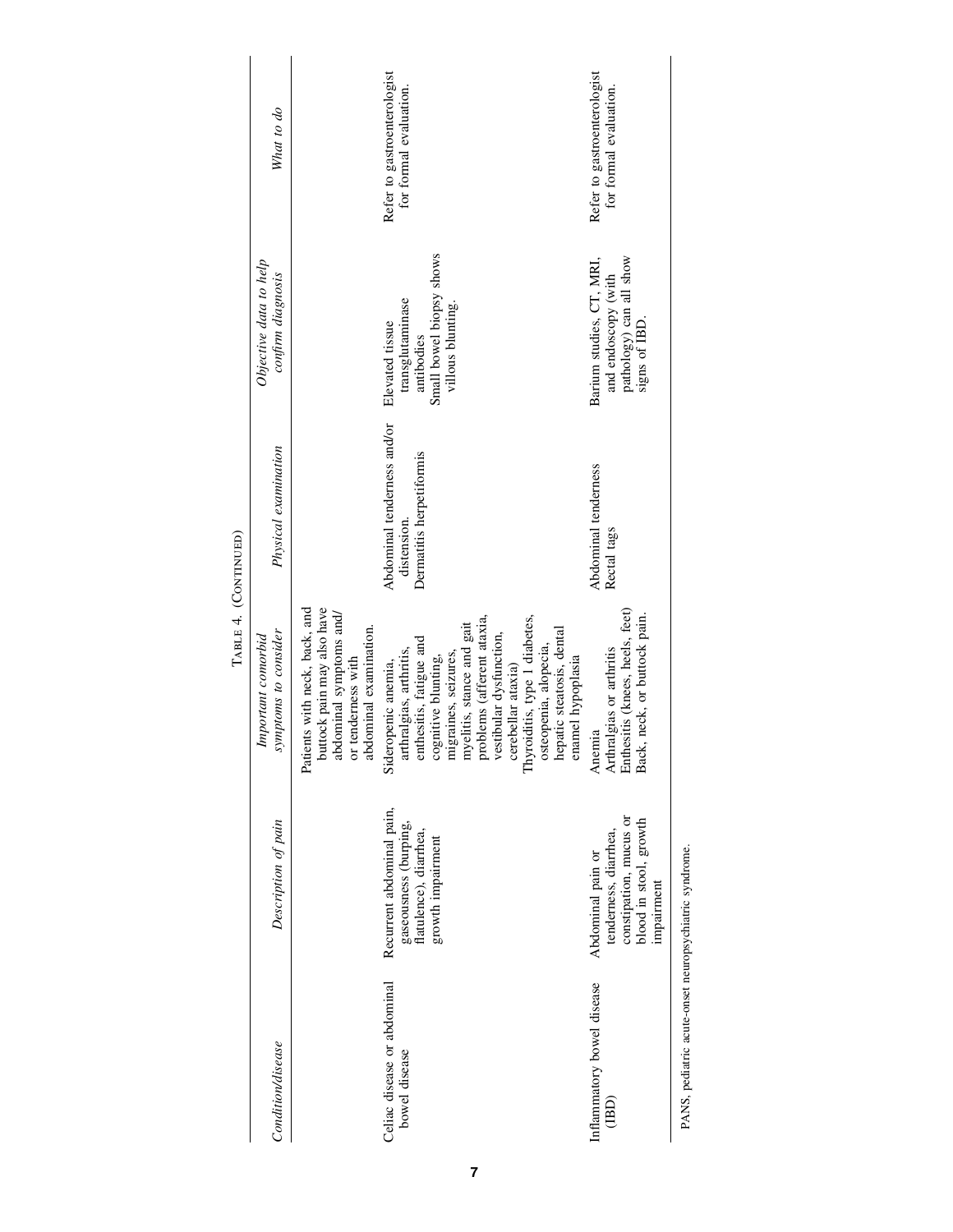(thyroglobulin antibodies, thyroperoxidase antibodies), and paraneoplastic evaluations.

All patients should have a screening complete blood count with differential (CBC-D) (with peripheral blood smear), ESR, and CRP to evaluate for systemic inflammatory process. If significant anemia is present, further medical workup should include iron studies and consideration of inflammatory bowel disease or systemic autoimmune disease. Persistent thrombocytopenia and/or leukopenia may be a sign of systemic autoimmune diseases including lupus and other connective tissue diseases. Systemic lupus erythematosus (SLE), Sjögren's syndrome, and APLS can present with prominent neuropsychiatric symptoms including depression, headaches, seizures, psychosis, and movement disorders. OCD, eating restriction, and anxiety can be exacerbated by systemic illness (such as lupus) and severe anemia, and in patients experiencing a high level of stress from nonmedical causes.

If the patient presenting with PANS has elevated inflammatory markers (ESR or CRP) and/or cytopenias (low blood counts), and/ or dry eyes or dry mouth (not caused by medications) then a screening ANA test should be obtained. If the ANA is positive, then ANA subtiters (i.e., the ANA panel) should be ordered so that lupus-specific antibodies (double stranded [ds]DNA, Smith, RNP) and Sjögren's syndrome-related antibodies (SSA or anti-Ro and SSB or anti-La) may be detected. Additionally, if the ANA is positive, then obtaining complement levels (C3 and C4) can also guide evaluation. If the patient shows evidence of a positive result on the ANA panel and low complement levels or systemic features, the patient should be referred to a pediatric rheumatologist. It is important to keep in mind that a positive ANA is found in 12–13% of healthy children (Hilario et al. 2004; Satoh et al. 2012); therefore, a positive ANA alone does not warrant referral to rheumatology. The rate of positive ANAs in patients with PANDAS and PANS may be higher than the baseline in the pediatric population, an association that is currently undergoing additional examination.

Histone antibodies are associated with drug-induced lupus and lupus cerebritis, and have been reported to be positive in 17% of PANS patients (Frankovich et al. 2015b, in press). Although antihistone antibodies are of research interest, at this time they do not inform clinical management of PANS patients except in cases in which patients also meet criteria for SLE.

APL antibodies should be ordered in for patients with PANS if the patient has any of the following: Persistent thrombocytopenia, persistent petechiae, chorea, clinical thrombosis, migraines, strokes, or livedo reticularis. The APL workup is costly and should only be ordered if indicated. The APL workup includes the following:  $\beta$  2glycoprotein antibodies, anticardiolipin antibodies (IgG, IgM, IgA), DRVVT, and lupus anticoagulant. Abnormal results should be interpreted by a rheumatologist.

Behcet's disease can also present with neuropsychiatric symptoms, and should be considered in patients with recurrent oral and/or genital ulcers. It is necessary to examine the skin for signs of skin involvement (acneiform lesions, papulo-vesiculo-pustular eruptions, pseudofolliculitis, nodules, erythema nodosum, superficial thrombophlebitis, pyoderma gangrenosum-type lesions, erythema multiforme-like lesions, and palpable purpura), perform a pathergy test, consider HLA-B5 testing, and refer the patient to ophthalmology for evaluation of uveitis, as well as to rheumatology if criteria for Behcet's disease is met.

Patients meeting criteria for PANS commonly report pain, including chest pain, abdominal pain, headaches, musculoskeletal pain, and fatigue. Many of these patients meet criteria for a pain processing disorder (e.g., fibromyalgia) (Frankovich et al. 2015a, in press), and a minority have comorbid autoimmune/inflammatory disease. The psychiatric symptoms that PANS patients report are often so severe that they overshadow pain complaints. Therefore, we recommend asking about pain in all patients with PANS. Depending upon the pattern of pain and the physical examination, one whould consider the following causes of joint pain and/or abdominal pain: Acute rheumatic fever, juvenile arthritis, inflammatory bowel disease, and celiac disease. Table 4 provides details regarding the workup of pain in patients with PANS.

Immune complex panels and ferritin levels are of interest from the research standpoint, but at this juncture, these tests do not inform clinical management of patients with PANS unless diseasespecific symptoms are also present.

#### Neural autoimmunity

Testing for the presence of cross-reactive antineuronal antibodies may help guide diagnosis toward or away from PANS. Serum samples from acutely ill children with SC or PANDAS show elevated titers of antibodies against lysoganglioside (Kirvan et al. 2006a), tubulin (Kirvan et al. 2007), dopamine D2 receptor (Brimberg et al. 2012; Ben-Pazi et al. 2013; Cox et al. 2013), and dopamine D1 receptor (Ben-Pazi et al. 2013). More importantly, in both SC and PANDAS, the antibodies produced activation of calcium calmodulin protein kinase II (CaMK II) in the SK-N-SH human neuronal cell line (Kirvan et al. 2003, 2006b). Activation of CaMK II results in neuronal excitation and increased dopamine transmission (Kirvan et al. 2006b), which may be at least partially responsible for PANS symptoms. Recent studies have shown that IgG in youth with SC and PANDAS reacts with and signals the dopamine D2 receptor expressed in transfected cell lines (Cox et al. 2013). Similar results have also been shown for the D1 receptor expressed in transfected cell lines, but those data are not yet published (Cunningham, et al., unpublished data). Currently, Moleculera Labs (www.moleculera.com) is the only Clinical Laboratory Improvement Amendments (CLIA)-certified/Commission on Office Laboratory Accreditation (COLA)-accredited laboratory that provides testing for antitubulin, antilysoganglioside and antidopamine receptor antineuronal antibody titers by enzyme-linked immunosorbent assay (ELISA), as well as assays to measure CaMKII signaling. Although the Moleculera panel can provide useful ancillary information for children with suspected PANDAS, it is not yet clear that the assays are helpful for the larger cohort of children meeting PANS criteria (without GAS etiology). More research is needed to delineate the sensitivity and specificity of these tests for youth with PANS.

## Evaluation for immunodeficiency

Some reports indicate that certain patients with Tourette syndrome, OCD and PANDAS have an increased tendency to develop infections or to show other evidence of immune dysfunction (Hornig 2013). Preliminary studies highlight altered immunoglobulin profiles (IgM, IgG subclasses, IgA) and decreased regulatory T cell count among this population compared with healthy controls (Kawikova et al. 2007, 2010; Bos-Veneman et al. 2011).

PANS patients should undergo an immunodeficiency assessment if there is a history of repeated infections, infection with an atypical organism or an unusual clinical course, first-degree family member with a history of overwhelming and/or fatal infection, or if the clinician is considering intravenous immunoglobulin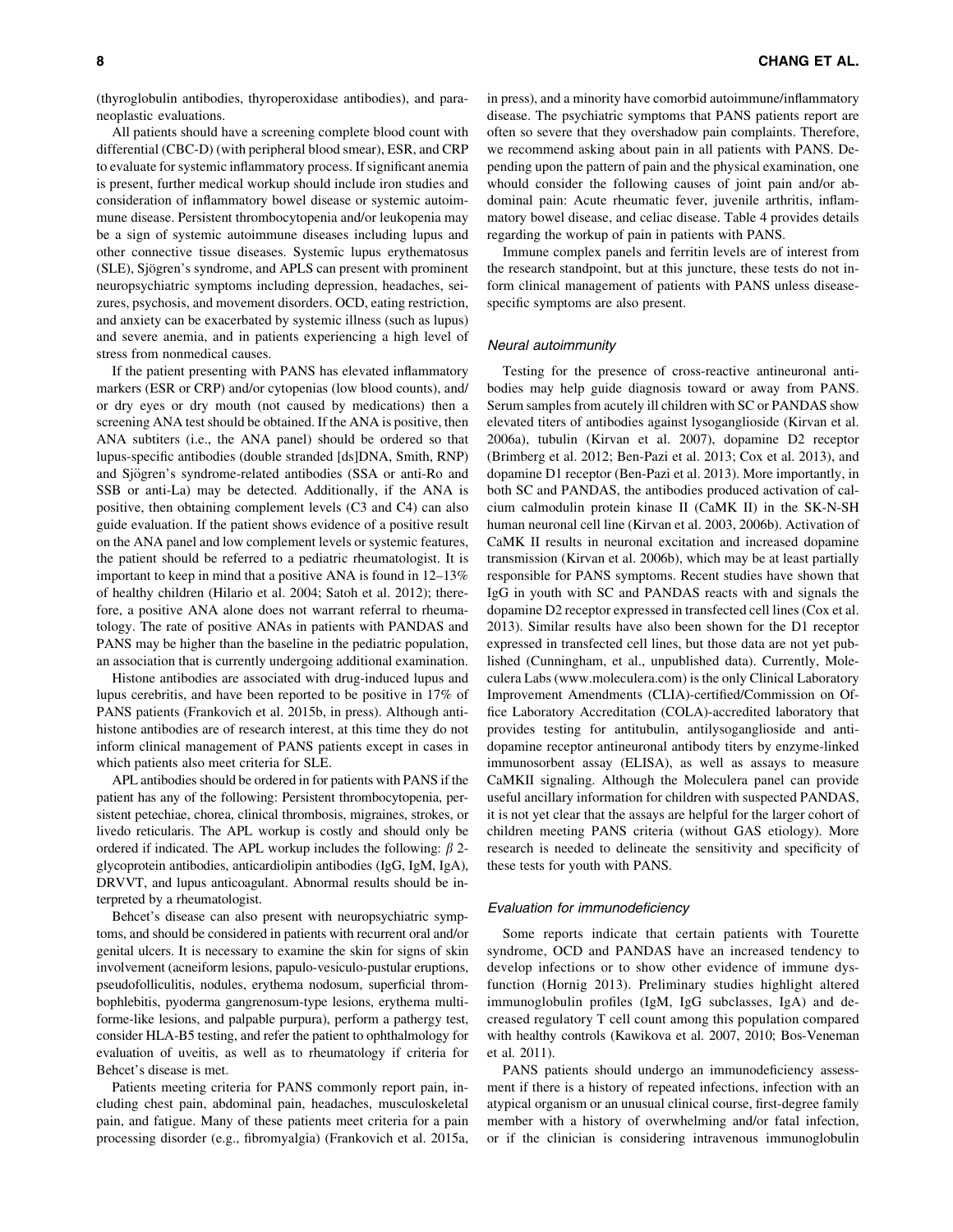(IVIG) treatment. Patients with solely autoimmune features should also have an immune evaluation, as autoimmunity may initially present as the sole feature of immune dysregulation.

Immunodeficiency screening should proceed in multiple steps, complemented with repeated clinical evaluation of the patient.

Initial workup should include the following:

- I. Lymphocyte subsets (T, B, natural killer [NK] cells) with CBC with manual differential.
- II. Quantitative immunoglobulins (IgG, IgA, IgM, IgE) with IgG subclasses
- III. Vaccine responses (Pneumococcus and tetanus antibody titers)

If the initial evaluation is reassuring, no further workup is needed. If the evaluation is abnormal and raises concerns about potential immune deficiency, the patient should be referred to an immunologist for further evaluation. Additional blood work may include: B and T cell maturation panel, postvaccination antibody titers at least 4 weeks following pneumococcal polysaccharide vaccine (Pneumovax 23), and T cell functional studies or any additional immune phenotyping relevant to the clinical history or prior laboratory findings.

## Additional diagnostic evaluations

Brain MRIs are helpful when other conditions are suspected (e.g., central nervous system [CNS] small vessel vasculitis, limbic encephalitis) or when the patient has severe headaches, gait disturbances, cognitive deterioration, or psychosis. For particularly severe cases, an MRI with T-2 weighted images or contrast enhancement may be useful in demonstrating inflammatory changes in the basal ganglia, including volumetric changes (Giedd et al. 1996, 2000).

EEGs, particularly overnight evaluations, may be helpful in demonstrating focal or generalized slowing and/or epileptiform activity. These signs of abnormal brain activity or irritability were found in 7 of 42 (16%) patients with PANDAS (Zhou et al. 2014). Similarly, polysomnography (PSG) also called ''sleep studies'' might reveal evidence of obstructive sleep apnea or abnormalities of sleep architecture, particularly in children with recent onset of insomnia or parasomnias (e.g., sleepwalking, night terrors). No data are yet available for results of PSG evaluations in PANS, but PSG studies in 11 children with PANDAS revealed parasomnias, periodic limb movements, and abnormalities of rapid eye movement (REM) sleep, including REM behavior disorder and nonspecific REM motor disinhibition (Hommer et al. 2014). If the PSG reveals specific abnormalities of sleep architecture, they may be targets of specific pharmacologic interventions, such as use of benzodiazepines for REM behavior disorder.

Lumbar puncture (LP) should be considered if there are MRI or EEG abnormalities, or encephalopathic symptoms such as delirium, alteration of consciousness, seizures, or psychosis. If an LP is done, the CSF evaluation should include oligoclonal bands, as well as standard measures such as glucose and protein. In addition, assays for antineuronal antibodies, such as anti-NMDA receptor antibodies, should be performed by a reliable laboratory (e.g., the Neuroimmunology Laboratory at Mayo Clinic Laboratories, directed by Dr. Vanda Lennon.)

Swallowing studies might be indicated for children with restricted food intake, particularly when related to fears of choking or vomiting. In SC, swallowing studies revealed dysphagia related to motor abnormalities and dyscoordination of the voluntary/involuntary muscles of the esophagus (Swedo et al. 1994).

#### **Discussion**

The recommended diagnostic workup for youth with suspected PANS presented here represents a consensus of the expert panel assembled. It is not intended to be algorithmic; therefore, clinicians should use these guidelines along with their best judgment. Although we tried to be as comprehensive as possible, we are aware that individual cases may require evaluation that is not mentioned here. As with all new presentations of psychiatric disease and/or escalations of psychiatric symptoms, investigation into the history must include the medical history (with emphasis on recent illnesses, exposures, fevers, history of painful joints, abdominal pain), review of systems (including discussion about pain and relevant rashes, such as scarlatina rash, erythema marginatum), and physical examnation (with focus on evaluating chorea and choreiform movements). Since this syndrome presents with prominent behavior regression and personality change, reactionary social disruptions (including issues with school functioning, friends, and parent accommodation) may give the appearance of there being a psychosocial cause to the illness. Acute-onset neuropsychiatric symptoms can be related to psychosocial traumas/stress, but trauma/stress response should be a diagnosis of exclusion. There is also clinical overlap between the symptoms of PANS and those of conversion disorder and psychosomatic illnesses. Therefore, a comprehensive history, psychiatric interview, and complete physical examination are critical in all cases of suspected PANS.

During the evaluation of children with PANS, it is particularly important to consider alternative medical explanations for the neuropsychiatric symptoms. Lupus cerebritis and the various autoimmune encephalitides may present with isolated cognitive and behavioral symptoms, personality change, and other symptoms (Dale and Brillot 2012). Referral to a neurologist or rheumatologist can be helpful in some cases, but should be focused on specific signs or symptoms of concern, as the subspecialists may not be experienced with the evaluation of psychiatric symptomatology. Therefore, the responsibility of evaluating PANS falls to primary care clinicians and child psychiatrists. In the future, empirically based algorithms for diagnosis and treatment will be developed. Until then, we hope that this article serves as a starting template for the proper evaluation of youth with PANS.

## **Disclosures**

Dr. Chang is an unpaid consultant for GlaxoSmithKline, Lilly, and Bristol-Myers Squibb. He is on the DSMB for Sunovion. In the past two years he has received research support from GlaxoSmithKline and Merck. Dr. Walter is on the Advisory Board of Baxter regarding IGHy, a new formulation of subcutaneous immunoglobulin.

Dr. Madeleine Cunningham is co-founder and chief scientific officer of Moleculera Labs, which provides specialized antineuronal antibody testing. Several members of the PANS Collaborative Consortium have scientific collaborations with Dr. Cunningham. The other authors have nothing to disclose.

#### **References**

- Allen AJ, Leonard HL, Swedo SE: Case study: A new infectiontriggered, autoimmune subtype of pediatric OCD and Tourette's syndrome. [J Am Acad Child Adolesc Psychiatry](http://online.liebertpub.com/action/showLinks?pmid=7896671&crossref=10.1097%2F00004583-199503000-00015) 34:307–311, 1995.
- American Academy of Pediatrics: Mycoplasma pneumoniae and other mycoplasma species infections. In: Red Book 2012, Report of the Committee on Infectious Diseases, 29th ed., edited by L.K. Pick-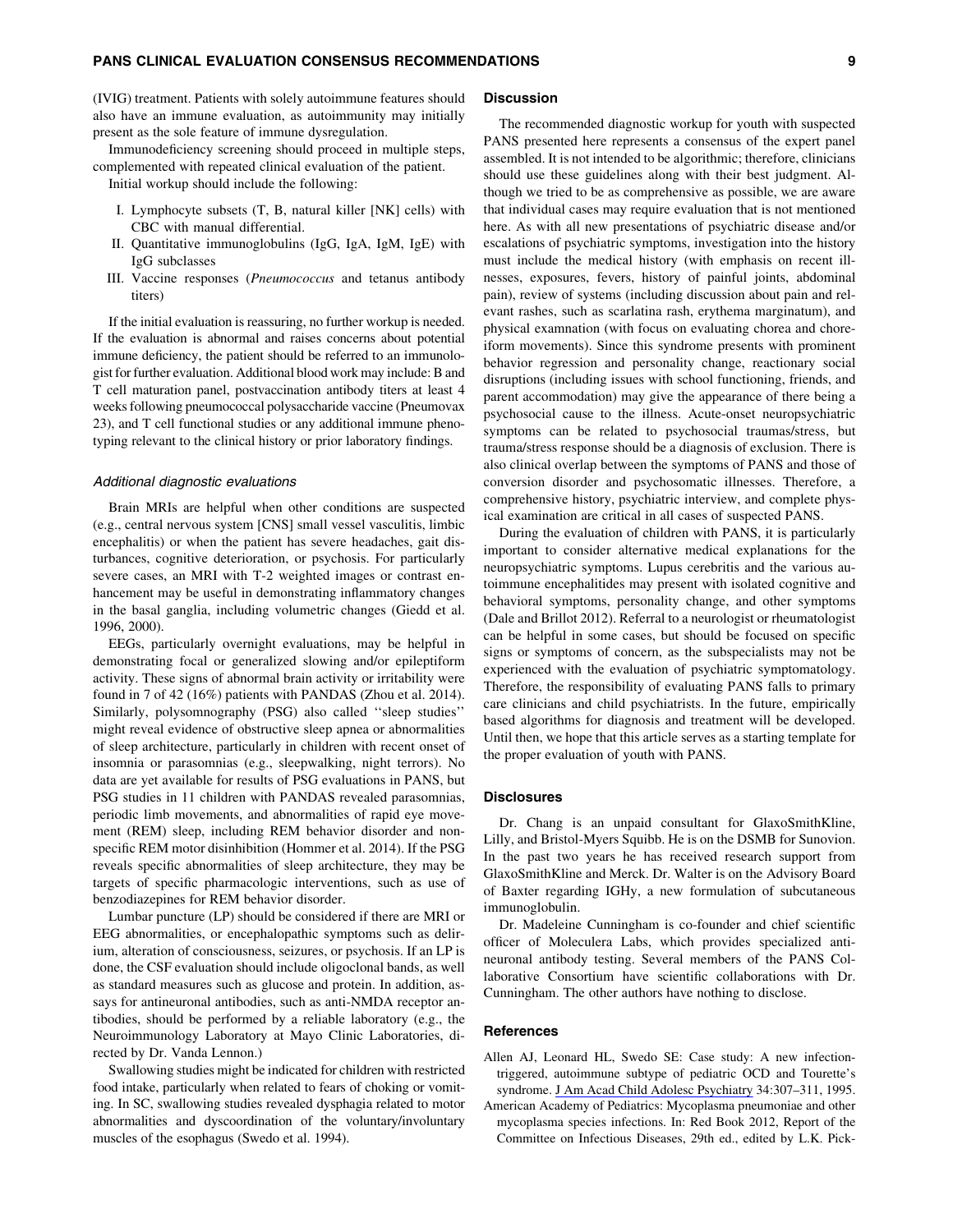- Ben-Pazi H, Stoner JA, Cunningham MW: Dopamine receptor autoantibodies correlate with symptoms in Sydenham's chorea. [PLoS](http://online.liebertpub.com/action/showLinks?pmid=24073196&crossref=10.1371%2Fjournal.pone.0073516) [One](http://online.liebertpub.com/action/showLinks?pmid=24073196&crossref=10.1371%2Fjournal.pone.0073516) 8:e73516, 2013.
- Bos-Veneman NG, Olieman R, Tobiasova Z, Hoekstra PJ, Katsovich L, Bothwell AL, Leckman JF, Kawikova I: Altered immunoglobulin profiles in children with Tourette syndrome. [Brain Behav](http://online.liebertpub.com/action/showLinks?pmid=21156204&crossref=10.1016%2Fj.bbi.2010.12.003) [Immun](http://online.liebertpub.com/action/showLinks?pmid=21156204&crossref=10.1016%2Fj.bbi.2010.12.003) 25:532–538, 2011.
- Brimberg L, Benhar I, Mascaro–Blanco A, Alvarez K, Lotan D, Winter C, Klein J, Moses AE, Somnier FE, Leckman JF, Swedo SE, Cunningham MW, Joel D: Behavioral, pharmacological, and immunological abnormalities after streptococcal exposure: a novel rat model of Sydenham chorea and related neuropsychiatric disorders. [Neuropsychopharmacology](http://online.liebertpub.com/action/showLinks?pmid=22534626&crossref=10.1038%2Fnpp.2012.56) 37:2076–2087, 2012.
- Caruso JM, Tung GA, Gascon GG, Rogg J, Davis L, Brown WD: Persistent preceding focal neurologic deficits in children with chronic Epstein–Barr virus encephalitis. [J Child Neurol](http://online.liebertpub.com/action/showLinks?pmid=11198493&crossref=10.1177%2F088307380001501204) 15:791–796, 2000.
- Centers for Disease Control and Prevention: Lyme Disease, Two-Step Laboratory Testing Process, 2011. Available at http://www.cdc.gov/ lyme/diagnosistesting/LabTest/TwoStep/index.html. Accessed June, 2014.
- Centers for Disease Control and Prevention: Lyme Disease (map), 2013. Available at http://www.cdc.gov/lyme/stats/maps/map2012 .html. Accessed August, 2014.
- Cherry J, Mundi J and Shapiro N: Rhinosinusitis. In: Feigin and Cherry's Textbook of Pediatric Infectious Diseases, 7th ed., edited by J.D. Cherry, G.J. Harrison, S.L. Kaplan, W.J. Steinbach, and P.J. Hotez. Philadelphia: Elsevier Saunders, 193–203, 2014.
- Cox CJ, Sharma M, Leckman JF, Zuccolo J, Zuccolo A, Kovoor A, Swedo SE, Cunningham MW: Brain human monoclonal autoantibody from sydenham chorea targets dopaminergic neurons in transgenic mice and signals dopamine d2 receptor: Implications in human disease. [J Immunol](http://online.liebertpub.com/action/showLinks?pmid=24184556&crossref=10.4049%2Fjimmunol.1102592) 191:5524–5541, 2013.
- Dale RC, Brilot F: Autoimmune basal ganglia disorders. [J Child](http://online.liebertpub.com/action/showLinks?pmid=22832771&crossref=10.1177%2F0883073812451327) [Neurol](http://online.liebertpub.com/action/showLinks?pmid=22832771&crossref=10.1177%2F0883073812451327) 27:1470–1481, 2012.
- Ercan TE, Ercan G, Severge B, Arpaozu M, Karasu G: Mycoplasma pneumoniae infection and obsessive-compulsive disease: a case report. [J Child Neurol](http://online.liebertpub.com/action/showLinks?pmid=18079308&crossref=10.1177%2F0883073807308714) 23:338–340, 2008.
- Fallon BA, Kochevar JM, Gaito A, Nields JA: The underdiagnosis of neuropsychiatric Lyme disease in children and adults. [Psychiatr](http://online.liebertpub.com/action/showLinks?pmid=9774805&crossref=10.1016%2FS0193-953X%2805%2970032-0) [Clin North Am](http://online.liebertpub.com/action/showLinks?pmid=9774805&crossref=10.1016%2FS0193-953X%2805%2970032-0) 21:693–703, viii, 1998.
- Frankovich J, Rana S, Thienemann M, Chang, K: Case series: Six youth with pediatric acute-onset neuropsychiatric syndrome (PANS) of differing etiologies. J Child Adolesc Psychopharm 15, 2015a, in press.
- Frankovich J, Thienemann M, Pearlstein J, Chang K: A clinic dedicated to treating youth with pediatric acute-onset neuropsychiatric syndrome (PANS): Summary of the first 52 consecutive patients. J Child Adolesc Psychopharm 15, 2015b.
- Gabbay V, Coffey BJ, Babb JS, Meyer L, Wachtel C, Anam S, Rabinovitz B: Pediatric autoimmune neuropsychiatric disorders associated with streptococcus: Comparison of diagnosis and treatment in the community and at a specialty clinic. [Pediatrics](http://online.liebertpub.com/action/showLinks?pmid=18676543&crossref=10.1542%2Fpeds.2007-1307) 122:273–278, 2008.
- Garvey MA, Giedd J, Swedo SE: PANDAS: The search for environmental triggers of pediatric neuropsychiatric disorders. Lessons from rheumatic fever. [J Child Neurol](http://online.liebertpub.com/action/showLinks?pmid=9733286&crossref=10.1177%2F088307389801300901) 13:413–423, 1998.
- Giedd JN, Rapoport JL, Garvey MA, Perlmutter S, Swedo SE: MRI assessment of children with obsessive-compulsive disorder or tics associated with streptococcal infection. [Am J Psychiatry](http://online.liebertpub.com/action/showLinks?pmid=10671403&crossref=10.1176%2Fappi.ajp.157.2.281) 157:281– 283, 2000.
- Giedd JN, Rapoport JL, Leonard HL, Richter D, Swedo SE: Case study: Acute basal ganglia enlargement and obsessive-compulsive

symptoms in an adolescent boy. [J Am Acad Child Adolesc Psy](http://online.liebertpub.com/action/showLinks?pmid=8768351&crossref=10.1097%2F00004583-199607000-00017)[chiatry](http://online.liebertpub.com/action/showLinks?pmid=8768351&crossref=10.1097%2F00004583-199607000-00017) 35:913–915, 1996.

- Hilario MO, Len CA, Roja SC, Terreri MT, Almeida G, Andrade LE: Frequency of antinuclear antibodies in healthy children and adolescents. [Clin Pediatr \(Phila](http://online.liebertpub.com/action/showLinks?pmid=15378151&crossref=10.1177%2F000992280404300709)) 43:637–642, 2004.
- Hommer R, Buckley A, Swedo S: New onset sleep disturbance and PSG findings in children with acute or subacute neuropsychiatric changes. Abstract submitted to 2014 AACAP annual meeting, 2014.
- Hornig M: The role of microbes and autoimmunity in the pathogenesis of neuropsychiatric illness. [Curr Opin Rheumatol](http://online.liebertpub.com/action/showLinks?pmid=23656715&crossref=10.1097%2FBOR.0b013e32836208de) 25:488–795, 2013.
- Johnson DR, Kurlan R, Leckman J, Kaplan EL: The human immune response to streptococcal extracellular antigens: Clinical, diagnostic, and potential pathogenetic implications. [Clin Infect Dis](http://online.liebertpub.com/action/showLinks?pmid=20067422&crossref=10.1086%2F650167) 50:481–490, 2010.
- Kaufman J, Birmaher B, Brent D, Rao U, Flynn C, Moreci P, Williamson D, Ryan N: Schedule for Affective Disorders and Schizophrenia for School-Age Children-Present and Lifetime Version (K-SADS-PL): Initial reliability and validity data. [J Am Acad Child](http://online.liebertpub.com/action/showLinks?pmid=9204677&crossref=10.1097%2F00004583-199707000-00021) [Adolesc Psychiatry](http://online.liebertpub.com/action/showLinks?pmid=9204677&crossref=10.1097%2F00004583-199707000-00021) 36:980–988, 1997.
- Kawikova I, Grady BP, Tobiasova Z, Zhang Y, Vojdani A, Katsovich L, Richmand BJ, Park TW, Bothwell AL, Leckman JF: Children with Tourette's syndrome may suffer immunoglobulin A dysgammaglobulinemia: Preliminary report. [Biol Psychiatry](http://online.liebertpub.com/action/showLinks?pmid=20006327&crossref=10.1016%2Fj.biopsych.2009.09.034) 67:679–683, 2010.
- Kawikova I, Leckman JF, Kronig H, Katsovich L, Bessen DE, Ghebremichael M, Bothwell AL: Decreased numbers of regulatory T cells suggest impaired immune tolerance in children with Tourette syndrome: A preliminary study. [Biol Psychiatry](http://online.liebertpub.com/action/showLinks?pmid=16996487&crossref=10.1016%2Fj.biopsych.2006.06.012) 61:273–278, 2007.
- Kirvan CA, Cox CJ, Swedo SE, Cunningham MW: Tubulin is a neuronal target of autoantibodies in Sydenham's chorea. [J Immunol](http://online.liebertpub.com/action/showLinks?pmid=17513792&crossref=10.4049%2Fjimmunol.178.11.7412) 178:7412–7421, 2007.
- Kirvan CA, Swedo SE, Heuser JS, Cunningham MW: Mimicry and autoantibody-mediated neuronal cell signaling in Sydenham chorea. [Nat Med](http://online.liebertpub.com/action/showLinks?pmid=12819778&crossref=10.1038%2Fnm892) 9:914–920, 2003.
- Kirvan CA, Swedo SE, Kurahara D, Cunningham MW: Streptococcal mimicry and antibody-mediated cell signaling in the pathogenesis of Sydenham's chorea. [Autoimmunity](http://online.liebertpub.com/action/showLinks?pmid=16455579&crossref=10.1080%2F08916930500484757) 39:21–29, 2006a.
- Kirvan CA, Swedo SE, Snider LA, Cunningham MW: Antibodymediated neuronal cell signaling in behavior and movement disorders. [J Neuroimmunol](http://online.liebertpub.com/action/showLinks?pmid=16875742&crossref=10.1016%2Fj.jneuroim.2006.06.017) 179:173–179, 2006b.
- Leckman JF, King RA, Gilbert DL, Coffey BJ, Singer HS, Dure LSt, Grantz H, Katsovich L, Lin H, Lombroso PJ, Kawikova I, Johnson DR, Kurlan RM, Kaplan EL: Streptococcal upper respiratory tract infections and exacerbations of tic and obsessive-compulsive symptoms: A prospective longitudinal study. [J Am Acad Child](http://online.liebertpub.com/action/showLinks?pmid=21241948&crossref=10.1016%2Fj.jaac.2010.10.011) [Adolesc Psychiatry](http://online.liebertpub.com/action/showLinks?pmid=21241948&crossref=10.1016%2Fj.jaac.2010.10.011) 50:108–118 e103, 2011.
- Lougee L, Perlmutter SJ, Nicolson R, Garvey MA, Swedo SE: Psychiatric disorders in first-degree relatives of children with pediatric autoimmune neuropsychiatric disorders associated with streptococcal infections (PANDAS). [J Am Acad Child Adolesc Psychiatry](http://online.liebertpub.com/action/showLinks?pmid=10986808&crossref=10.1097%2F00004583-200009000-00011) 39:1120–1126, 2000.
- Muller N, Riedel M, Blendinger C, Oberle K, Jacobs E, Abele–Horn M: Mycoplasma pneumoniae infection and Tourette's syndrome. [Psychiatry Res](http://online.liebertpub.com/action/showLinks?pmid=15590039&crossref=10.1016%2Fj.psychres.2004.04.009) 129:119–125, 2004.
- Murphy TK, Snider LA, Mutch PJ, Harden E, Zaytoun A, Edge PJ, Storch EA, Yang MC, Mann G, Goodman WK, Swedo SE: Relationship of movements and behaviors to Group A Streptococcus infections in elementary school children. [Biol Psychiatry](http://online.liebertpub.com/action/showLinks?pmid=17126304&crossref=10.1016%2Fj.biopsych.2006.08.031) 61:279–284, 2007.
- Murphy TK, Storch EA, Lewin AB, Edge PJ, Goodman WK: Clinical factors associated with pediatric autoimmune neuropsychiatric disorders associated with streptococcal infections. [J Pediatr](http://online.liebertpub.com/action/showLinks?pmid=21868033&crossref=10.1016%2Fj.jpeds.2011.07.012) 160:314–319, 2012.
- Murphy TK, Patel PD, McGuire JF, Kennel A, Mutch PJ, Athill EP, Hanks CE, Lewin AB, Storch EA, Toufexis MD, Dadlani GH, Rodriquez CA: Characterization of the pediatric acute-onsete neuropsychiatric syndrome phenotype. [J Child Adolesc Psychopharm](http://online.liebertpub.com/action/showLinks?system=10.1089%2Fcap.2014.0062) DOI: 10.1089/cap.2014.0062. Epub ahead of print October 10, 2014.